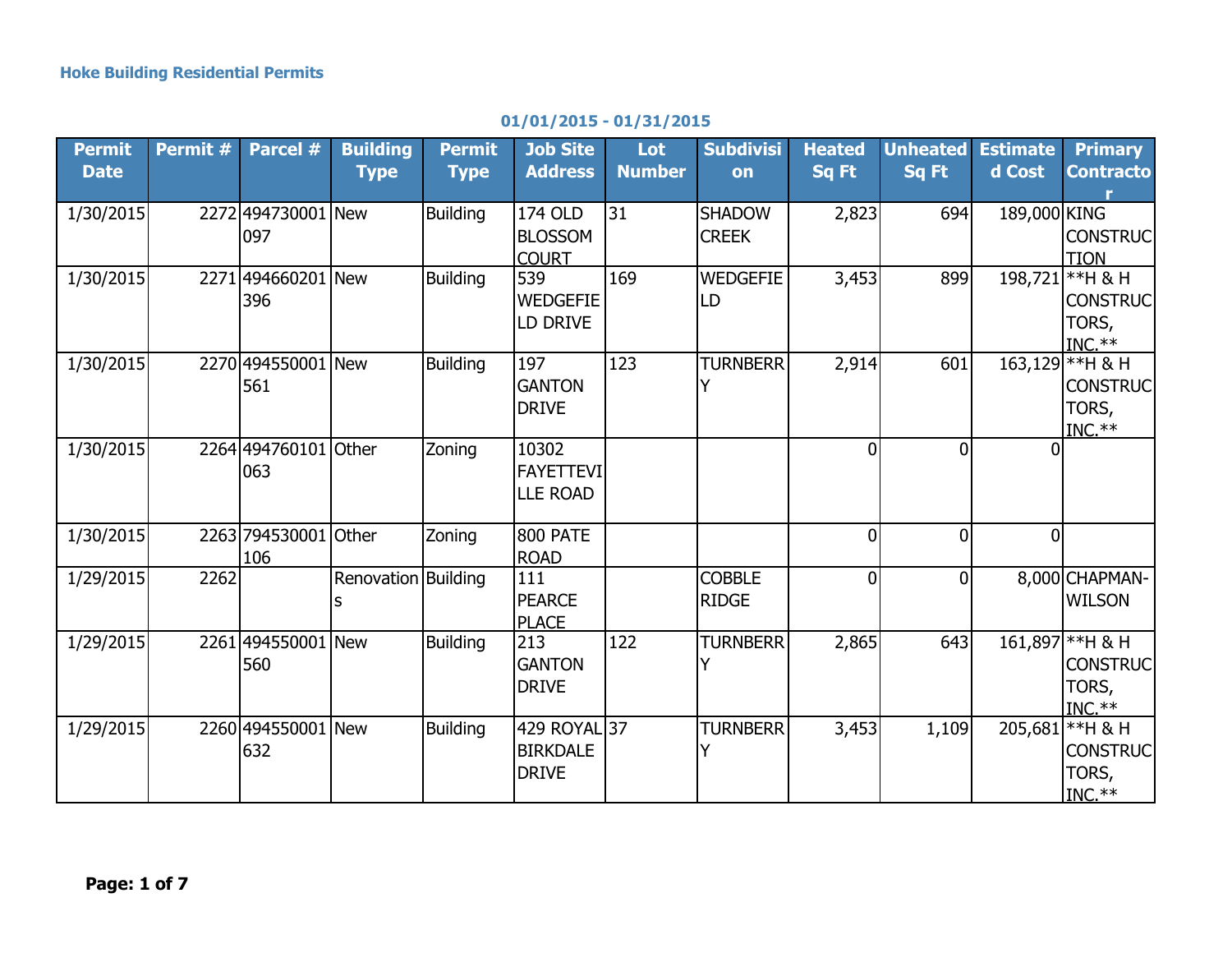| 1/29/2015 | 2257 |                                 | Renovation Building |                 | 203 ELLIS<br><b>ROAD</b>                                 |     |                       | $\overline{0}$ | $\mathbf{0}$   |                | $2,500$ D & S<br><b>CONSTRUC</b><br><b>TION</b><br><b>COMPANY</b>            |
|-----------|------|---------------------------------|---------------------|-----------------|----------------------------------------------------------|-----|-----------------------|----------------|----------------|----------------|------------------------------------------------------------------------------|
| 1/29/2015 |      | 2254 494760301 Accessory<br>130 | <b>Building</b>     | <b>Building</b> | 1023<br><b>ADCOX</b><br><b>ROAD</b>                      |     |                       | $\overline{0}$ | 550            | 15,000         |                                                                              |
| 1/28/2015 |      | 2245 494660201 New<br>396       |                     | Zoning          | 539<br><b>WEDGEFIE</b><br>LD DR                          | 169 | <b>WEDGEFIE</b><br>LD | $\overline{0}$ | $\overline{0}$ | $\overline{0}$ |                                                                              |
| 1/28/2015 |      | 2244 494550001 New<br>632       |                     | Zoning          | 429 ROYAL 37<br><b>BIRKDALE</b><br><b>DR</b>             |     | <b>TURNBERR</b><br>Y  | $\overline{0}$ | $\overline{0}$ | $\overline{0}$ |                                                                              |
| 1/27/2015 | 2243 |                                 | Renovation Building |                 | 4020<br><b>LAURINBU</b><br><b>RG ROAD</b>                |     |                       | $\mathbf 0$    | $\Omega$       |                | 44,845 ORAL'S<br><b>CONSTRUC</b><br>TION CO.                                 |
| 1/27/2015 | 2242 |                                 | Renovation Building |                 | 1421<br><b>GAINEY</b><br><b>ROAD</b>                     |     |                       | $\overline{0}$ | $\Omega$       |                | 44,675 ORAL'S<br><b>CONSTRUC</b><br>TION CO.                                 |
| 1/27/2015 |      | 2238 494550001 New<br>561       |                     | Zoning          | 197<br><b>GANTON</b><br><b>DR</b>                        | 123 | <b>TURNBERR</b>       | $\overline{0}$ | $\mathbf{0}$   | $\overline{0}$ |                                                                              |
| 1/27/2015 |      | 2236 494550001 New<br>560       |                     | Zoning          | 213<br><b>GANTON</b><br><b>DR</b>                        | 122 | <b>TURNBERR</b><br>Y  | $\overline{0}$ | $\Omega$       | $\Omega$       |                                                                              |
| 1/27/2015 | 2235 |                                 | Addition            | <b>Building</b> | 7600<br><b>PHILLIPPI</b><br><b>CHURCH</b><br><b>ROAD</b> |     |                       | 2,496          | $\Omega$       |                | 230,000 FAYETTEVI<br><b>LLE METAL</b><br><b>BUILDING</b><br>SYSTEMS,<br>INC. |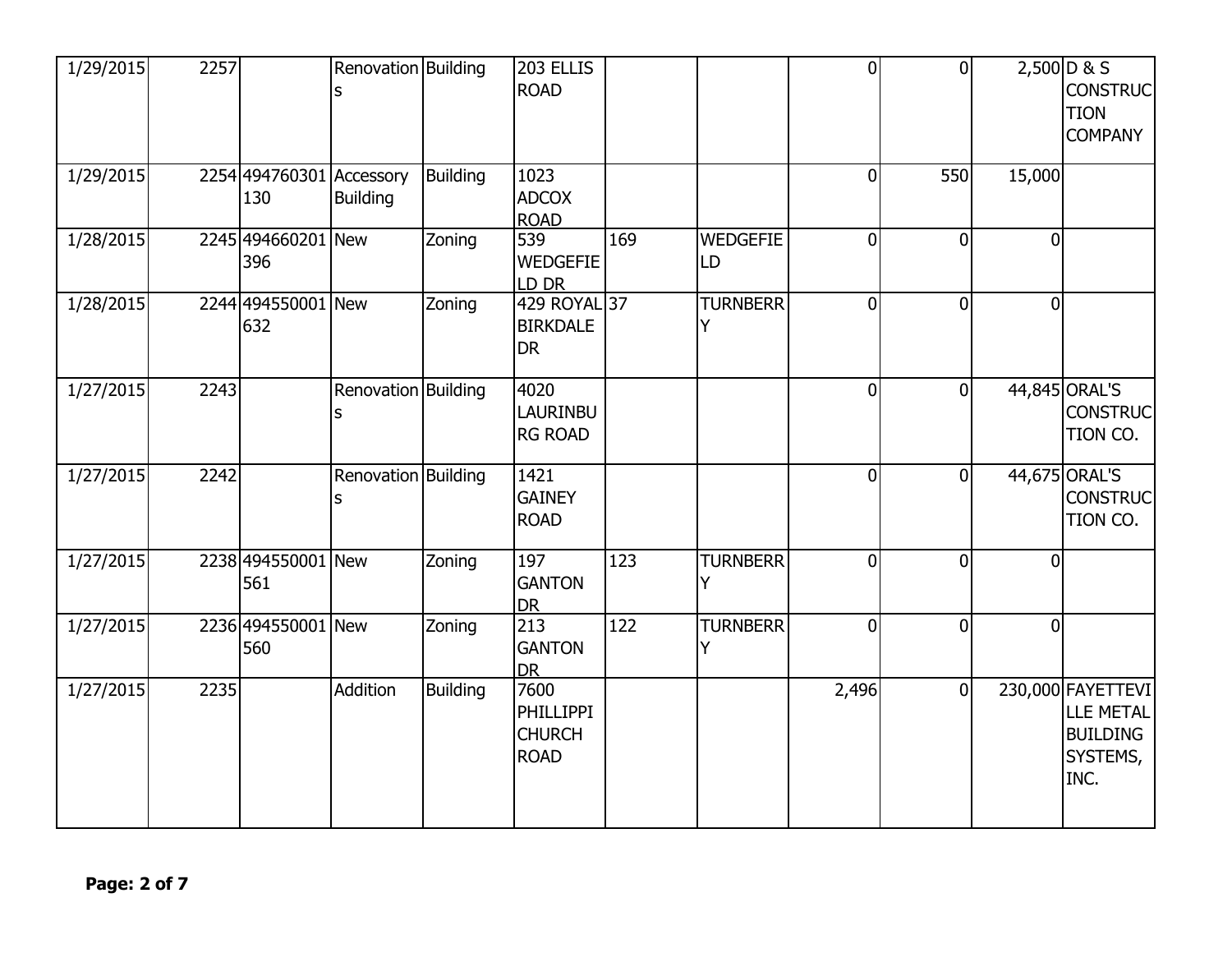| 1/27/2015 |      | 2234 494550001 New<br>547       |                       | <b>Building</b> | 352<br><b>EXETER</b><br><b>DRIVE</b>      | 94  | <b>TURNBERR</b>               | 3,453          | 899          |                | 198,721 ** H & H<br><b>CONSTRUC</b><br>TORS,<br>$INC.**$      |
|-----------|------|---------------------------------|-----------------------|-----------------|-------------------------------------------|-----|-------------------------------|----------------|--------------|----------------|---------------------------------------------------------------|
| 1/27/2015 |      | 2233 494760301 Accessory<br>130 | <b>Building</b>       | Zoning          | 1023<br><b>ADCOX RD</b>                   | 10  | <b>WESTGAT</b><br>Е           | 0              | $\Omega$     |                |                                                               |
| 1/27/2015 |      | 2232 494660101 New<br>199       |                       | <b>Building</b> | 315 YATES 159<br>MILL<br><b>STREET</b>    |     | <b>WEDGEFIE</b><br>LD         | 2,300          | 874          |                | 140,346 ** H & H<br><b>CONSTRUC</b><br>TORS,<br>$INC.**$      |
| 1/27/2015 |      | 2231 494660101 New<br>182       |                       | <b>Building</b> | 223<br><b>TIPPERAR</b><br><b>Y STREET</b> | 127 | <b>WEDGEFIE</b><br>LD         | 2,825          | 604          |                | 159,266 ** H & H<br><b>CONSTRUC</b><br>TORS,<br>$INC.**$      |
| 1/26/2015 | 2227 |                                 | Renovation Insulation |                 | 311<br><b>SCURLOCK</b><br><b>DRIVE</b>    |     |                               | $\mathbf 0$    | $\Omega$     |                | $0$ D & A<br><b>COMPLETE</b><br><b>CONSTRUC</b><br>TION, INC. |
| 1/26/2015 |      | 2226 494660101 New<br>182       |                       | Zoning          | 223<br><b>TIPPERAR</b><br>Y ST            | 127 | <b>WEDGEFIE</b><br>LD         | $\overline{0}$ | $\Omega$     | $\overline{0}$ |                                                               |
| 1/26/2015 |      | 2225 494660101 New<br>199       |                       | Zoning          | 315 YATES 159<br><b>MILL ST</b>           |     | <b>WEDGEFIE</b><br>LD         | $\overline{0}$ | $\mathbf{0}$ | $\overline{0}$ |                                                               |
| 1/26/2015 |      | 2224 494550001 New<br>547       |                       | Zoning          | 352<br><b>EXETER</b><br><b>DR</b>         | 94  | <b>TURNBERR</b><br>Y          | $\overline{0}$ | $\Omega$     | $\overline{0}$ |                                                               |
| 1/23/2015 |      | 2220 694440001 New<br>267       |                       | Building        | 728<br><b>ROANOKE</b><br><b>DRIVE</b>     | 457 | <b>RIVERBRO</b><br><b>OKE</b> | 1,592          | 868          | 104,772 H & H  | <b>ONSITE</b><br>HOMES,<br><b>LLC</b>                         |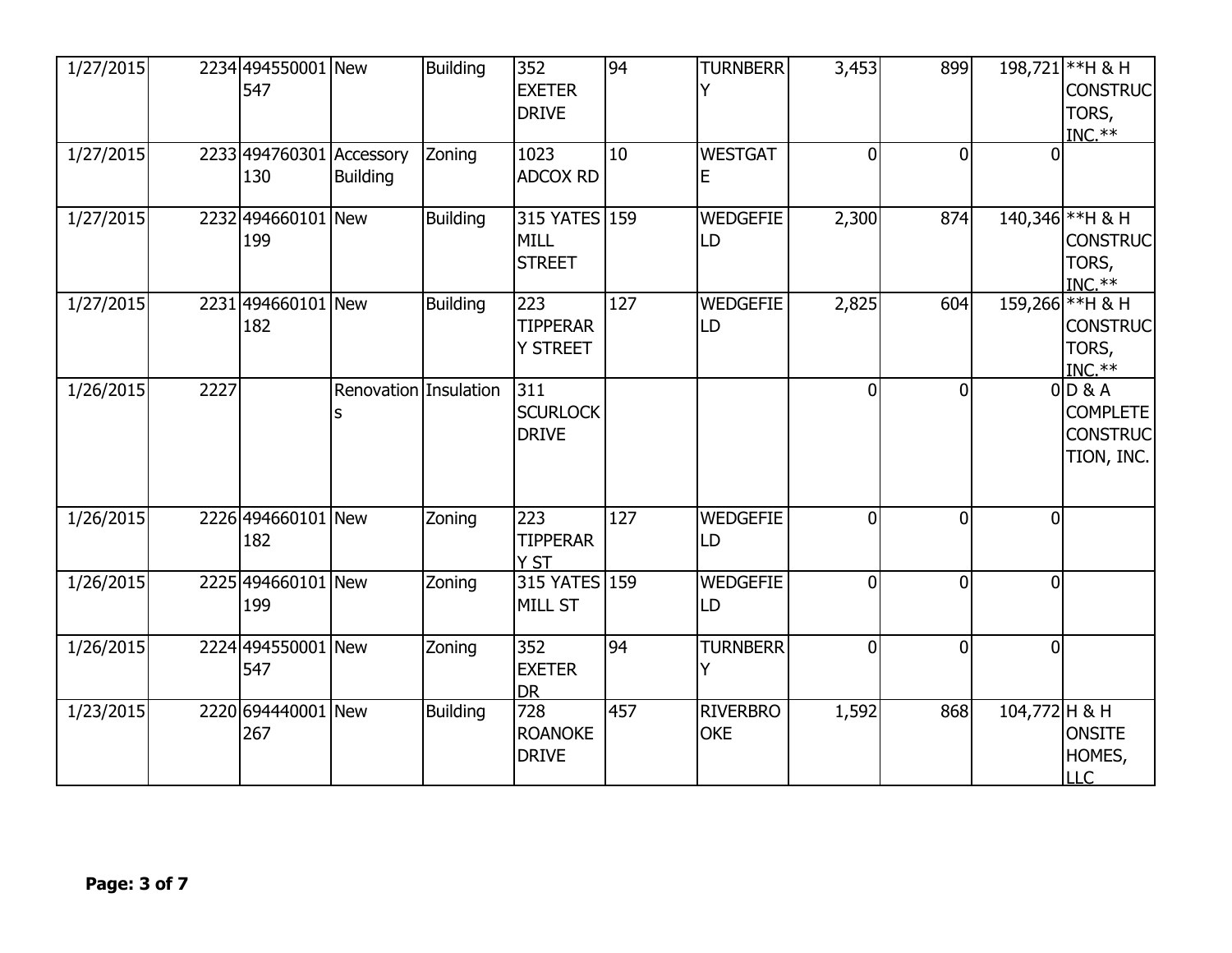| 1/23/2015 | 2218 |                                | Replaceme Building<br>nt Shingles |                 | 117<br><b>REMINGTO</b><br>N DRIVE              |     | <b>CARRINGT</b><br>ON                   | $\overline{0}$ | $\Omega$     |                | 7,037 HIGHLAND<br><b>CONSTRUC</b><br>TION CO.<br>INC.                          |
|-----------|------|--------------------------------|-----------------------------------|-----------------|------------------------------------------------|-----|-----------------------------------------|----------------|--------------|----------------|--------------------------------------------------------------------------------|
| 1/23/2015 | 2217 |                                | storage/sh   Building<br>ed       |                 | 404<br><b>OVERLAKE</b><br><b>DRIVE</b>         |     | <b>MCLAUGHL</b><br><b>IN LAKES</b>      | $\overline{0}$ | 216          |                | 0ROBERT<br><b>GUILLOT</b>                                                      |
| 1/23/2015 |      | 2215 694440001 New<br>267      |                                   | Zoning          | 728<br><b>ROANOKE</b><br><b>DR</b>             | 457 | <b>RIVERBRO</b><br><b>OKE</b>           | $\overline{0}$ | $\Omega$     | $\overline{0}$ |                                                                                |
| 1/21/2015 | 2208 |                                | Renovation Building               |                 | <b>234 VAN</b><br><b>BUREN</b><br><b>DRIVE</b> |     | <b>LIBERTY</b><br><b>POINT</b>          | $\overline{0}$ | $\Omega$     |                | 10,000 EASON<br><b>ELECTRIC</b><br><b>AL</b><br><b>TECHNOL</b><br><b>OGIES</b> |
| 1/20/2015 |      | 2201 584970001<br>092          | Doublewid<br>e                    | Zoning          | <b>255 COX</b><br><b>RD</b>                    |     |                                         | $\overline{0}$ | $\Omega$     | $\Omega$       |                                                                                |
| 1/20/2015 |      | 2197 494550001 Fence<br>529    |                                   | Zoning          | 163<br><b>EXETER</b><br><b>DR</b>              | 131 | <b>TURNBERR</b>                         | $\overline{0}$ | $\mathbf{0}$ | $\overline{0}$ |                                                                                |
| 1/20/2015 |      | 2196 494660201 Fence<br>391    |                                   | Zoning          | 467<br><b>WEDGEFIE</b><br>LD                   | 39  | <b>WEDGEFIE</b><br>LD                   | $\overline{0}$ | $\Omega$     | $\overline{0}$ |                                                                                |
| 1/20/2015 |      | 2195 494750101 Fence<br>218    |                                   | Zoning          | 774 ST<br><b>JOHNS</b><br><b>LOOP</b>          | 975 | <b>WESTGAT</b><br>E THE<br><b>PINES</b> | $\overline{0}$ | $\mathbf{0}$ | $\overline{0}$ |                                                                                |
| 1/20/2015 |      | 2194 694320001 Addition<br>005 |                                   | Building        | 251 NEILL<br><b>MAXWELL</b><br><b>ROAD</b>     |     |                                         | 544            | $\Omega$     |                | 13,000 WALTER<br><b>JONES</b>                                                  |
| 1/16/2015 |      | 2190 594060001<br>338          | Garage                            | <b>Building</b> | 5108<br><b>ABERDEEN</b><br><b>ROAD</b>         | 215 | <b>STEEPLEC</b><br><b>HASE</b>          | $\mathbf 0$    | 1,000        |                | 13,517 JORGE<br><b>FERNANDE</b>                                                |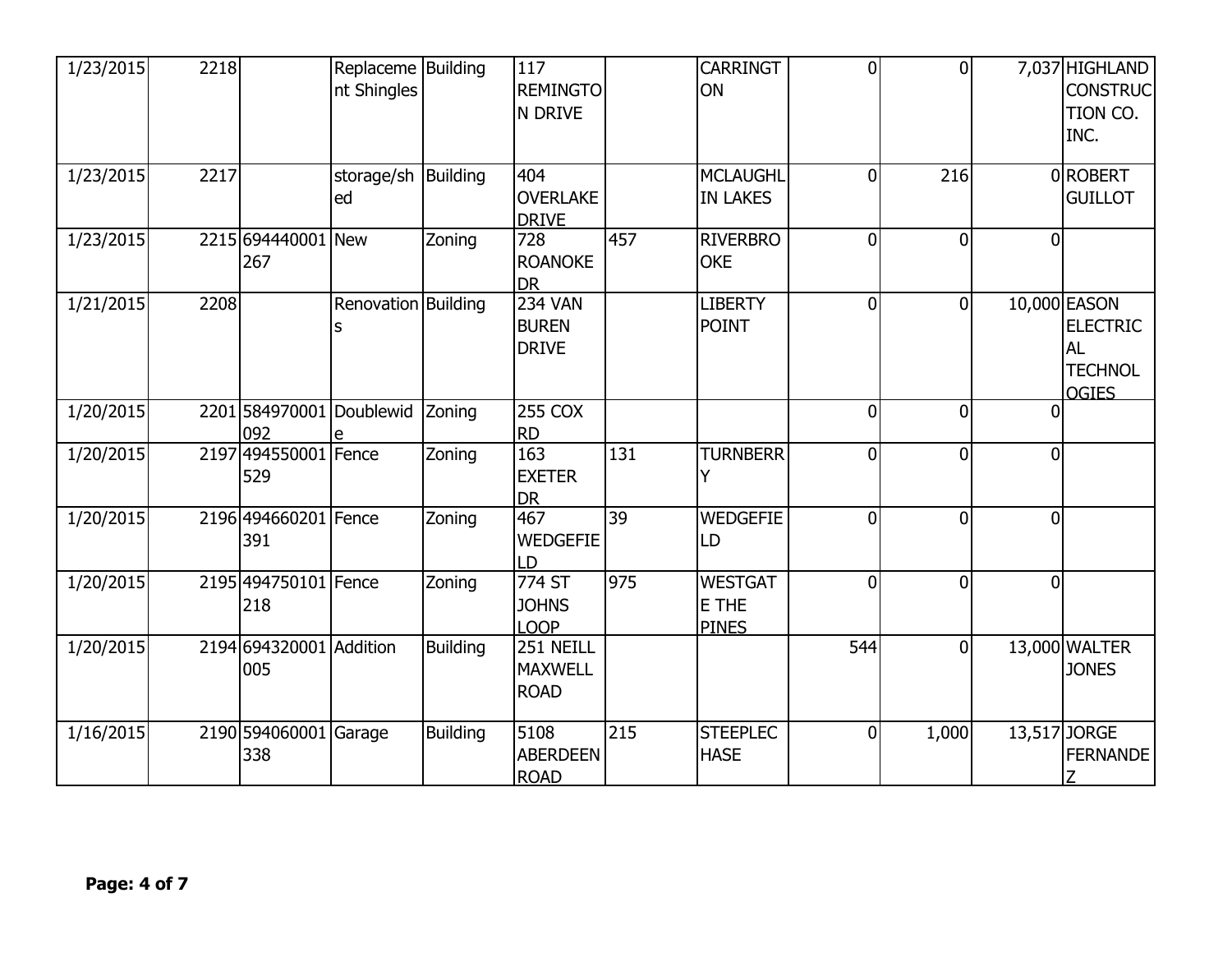| 1/16/2015 |      | 2188 494660101 New<br>191 |                          | <b>Building</b> | 130<br><b>CALVERT</b><br><b>COURT</b>     | 145             | <b>WEDGEFIE</b><br>LD         | 3,098          | 856            |                | 210,000 ** JERNIGA<br>N<br><b>BUILDERS</b><br>$**$                  |
|-----------|------|---------------------------|--------------------------|-----------------|-------------------------------------------|-----------------|-------------------------------|----------------|----------------|----------------|---------------------------------------------------------------------|
| 1/15/2015 |      | 2187 494660101 New<br>191 |                          | Zoning          | 130<br><b>CALVERT</b><br>СT               | 145             | WEDGEFIE<br>LD                | $\Omega$       | $\Omega$       | n              |                                                                     |
| 1/15/2015 |      | 2185 494550001 New<br>652 |                          | <b>Building</b> | 131<br><b>WENTWOR</b><br>TH DRIVE         | 79              | <b>TURNBERR</b>               | 3,453          | 899            |                | 198,721 ** H & H<br><b>CONSTRUC</b><br>TORS,<br>$INC.**$            |
| 1/15/2015 |      | 2184 494660201 New<br>490 |                          | <b>Building</b> | 112<br><b>TURNEY</b><br><b>STREET</b>     | 99              | <b>WEDGEFIE</b><br>LD         | 3,194          | 793            | 182,697 H & H  | <b>ONSITE</b><br>HOMES,<br>LLC                                      |
| 1/15/2015 |      | 2183 494660201 New<br>474 |                          | <b>Building</b> | 179 WIND<br><b>SWEPT</b><br><b>STREET</b> | 44              | <b>WEDGEFIE</b><br>LD         | 2,295          | 1,326          | 188,204 H & H  | <b>ONSITE</b><br>HOMES,<br>LLC                                      |
| 1/15/2015 |      | 2181 494550001 New<br>652 |                          | Zoning          | 131<br><b>WENTWOR</b><br>TH DR            | 79              | <b>TURNBERR</b>               | $\theta$       | $\Omega$       | $\Omega$       |                                                                     |
| 1/15/2015 |      | 2180 494730001 New<br>097 |                          | Zoning          | 174 OLD<br><b>BLOSSOM</b><br><b>CT</b>    | $\overline{31}$ | <b>SHADOW</b><br><b>CREEK</b> | $\overline{0}$ | $\overline{0}$ | $\overline{0}$ |                                                                     |
| 1/15/2015 |      | 2177 494730001 New<br>102 |                          | Zoning          | 103 OLD<br><b>BLOSSOM</b><br><b>CT</b>    | 36              | <b>SHADOW</b><br><b>CREEK</b> | $\overline{0}$ | $\overline{0}$ | $\overline{0}$ |                                                                     |
| 1/15/2015 | 2176 |                           | Renovation Building<br>s |                 | 1426 RED<br><b>SPRINGS</b><br><b>ROAD</b> |                 |                               | $\mathbf 0$    | $\overline{0}$ |                | 0 PREMIUM<br><b>BUILDING</b><br>8<br><b>CONSTRUC</b><br><b>TION</b> |
| 1/15/2015 |      | 2175 494760301 New<br>639 |                          | Building        | 795<br><b>HOGART</b><br><b>STREET</b>     | 130             | <b>BRIDGEPO</b><br><b>RT</b>  | 2,029          | 564            |                | 115,000 ** BRIDGE<br><b>PORT</b><br>HOMES,<br>$LLC**$               |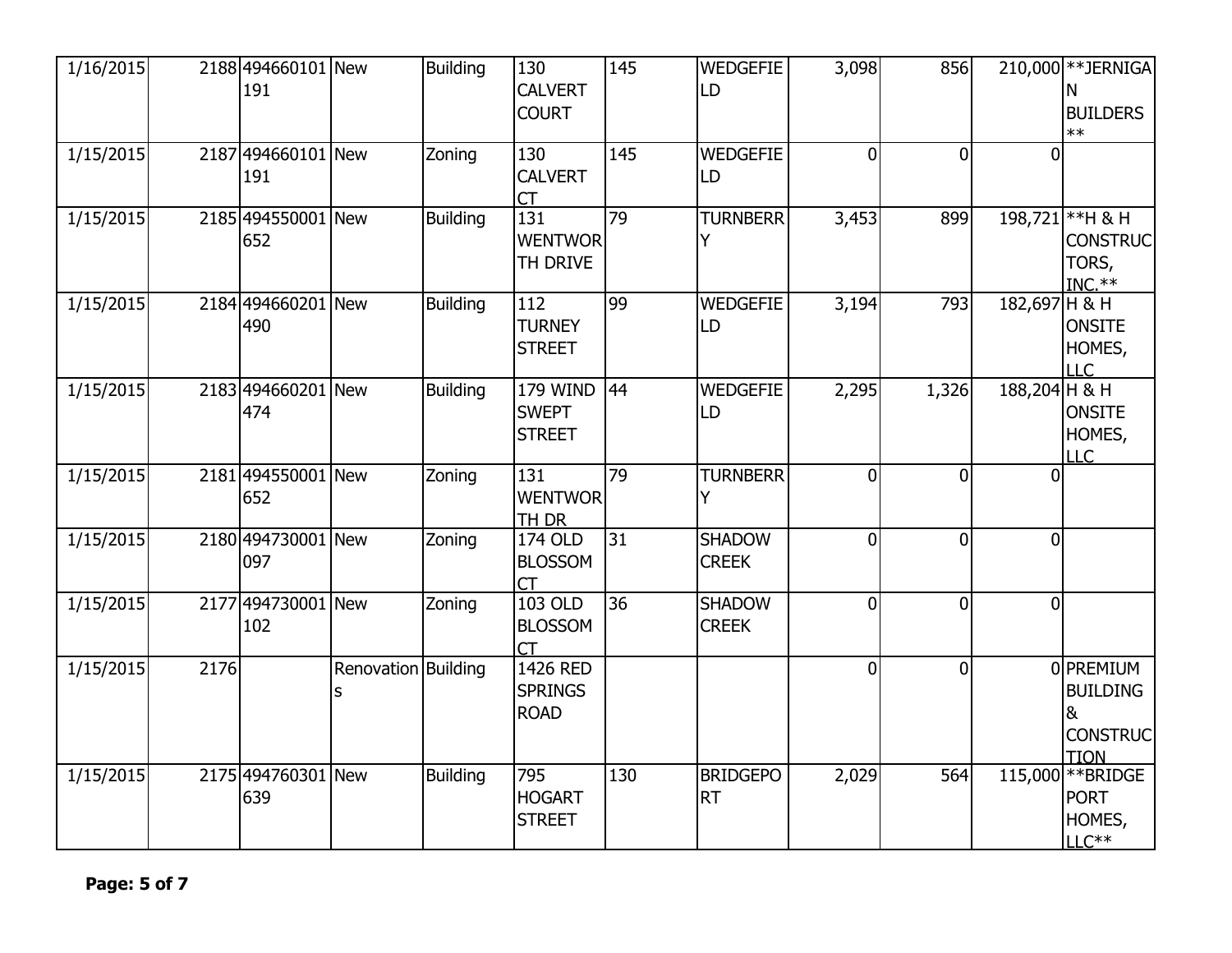| 1/15/2015 | 2173 |                              | Renovation Building<br>S             |        | 126<br><b>WINDSOR</b><br><b>LANE</b>                 |     | <b>COUNTRY</b><br><b>WALK</b>                   | $\overline{0}$ | $\overline{0}$ |                | 200D & S<br><b>CONSTRUC</b><br><b>TION</b><br><b>COMPANY</b> |
|-----------|------|------------------------------|--------------------------------------|--------|------------------------------------------------------|-----|-------------------------------------------------|----------------|----------------|----------------|--------------------------------------------------------------|
| 1/15/2015 | 2172 |                              | Renovation Building<br>S             |        | 404<br><b>BUCKEYE</b><br><b>DRIVE</b>                |     | <b>SUMMERFI</b><br><b>ELD EAST</b>              | $\overline{0}$ | $\overline{0}$ |                | 259D&S<br><b>CONSTRUC</b><br><b>TION</b><br><b>COMPANY</b>   |
| 1/15/2015 | 2171 |                              | Renovation Building<br>S             |        | 255<br><b>FADING</b><br><b>TRAIL</b><br><b>LANE</b>  |     | <b>ANDERSO</b><br>N PLACE                       | $\Omega$       | $\Omega$       | 0              |                                                              |
| 1/14/2015 |      | 111                          | 2168 794620001 Doublewid Zoning<br>e |        | 8245<br><b>BALFOUR</b><br><b>ROAD</b>                |     |                                                 | $\Omega$       | $\Omega$       | $\overline{0}$ |                                                              |
| 1/14/2015 |      | 2167 494760301 New<br>639    |                                      | Zoning | 795<br><b>HOGART</b><br><b>ST</b>                    | 130 | <b>BRIDGEPO</b><br><b>RT</b>                    | $\Omega$       | $\overline{0}$ | $\overline{0}$ |                                                              |
| 1/14/2015 |      | 2166 494660201 New<br>474    |                                      | Zoning | <b>179 WIND</b><br><b>SWEPT ST</b>                   | 44  | <b>WEDGEFIE</b><br>LD                           | $\Omega$       | $\Omega$       | $\overline{0}$ |                                                              |
| 1/14/2015 |      | 2165 494660201 New<br>490    |                                      | Zoning | 112<br><b>TURNEY</b><br><b>ST</b>                    | 99  | <b>WEDGEFIE</b><br>LD                           | $\Omega$       | $\overline{0}$ | $\overline{0}$ |                                                              |
| 1/12/2015 |      | 2158 594060001 Garage<br>338 |                                      | Zoning | 5108<br><b>ABERDEEN</b><br><b>ROAD</b>               | 215 | <b>STEEPLEC</b><br><b>HASE</b><br><b>ESTATE</b> | $\overline{0}$ | $\overline{0}$ | $\overline{0}$ |                                                              |
| 1/12/2015 |      | 396                          | 2156 494750401 Commercia Zoning      |        | 2950<br><b>LINDSAY</b><br><b>ROAD</b>                |     |                                                 | $\overline{0}$ | $\overline{0}$ | $\overline{0}$ |                                                              |
| 1/9/2015  | 2154 |                              | Renovation Building<br>S             |        | 1698<br><b>MCNEILL</b><br><b>FARM</b><br><b>ROAD</b> |     |                                                 | $\overline{0}$ | $\overline{0}$ |                | 5,376 THD AT<br><b>HOME</b><br><b>SERVICES</b><br>INC.       |